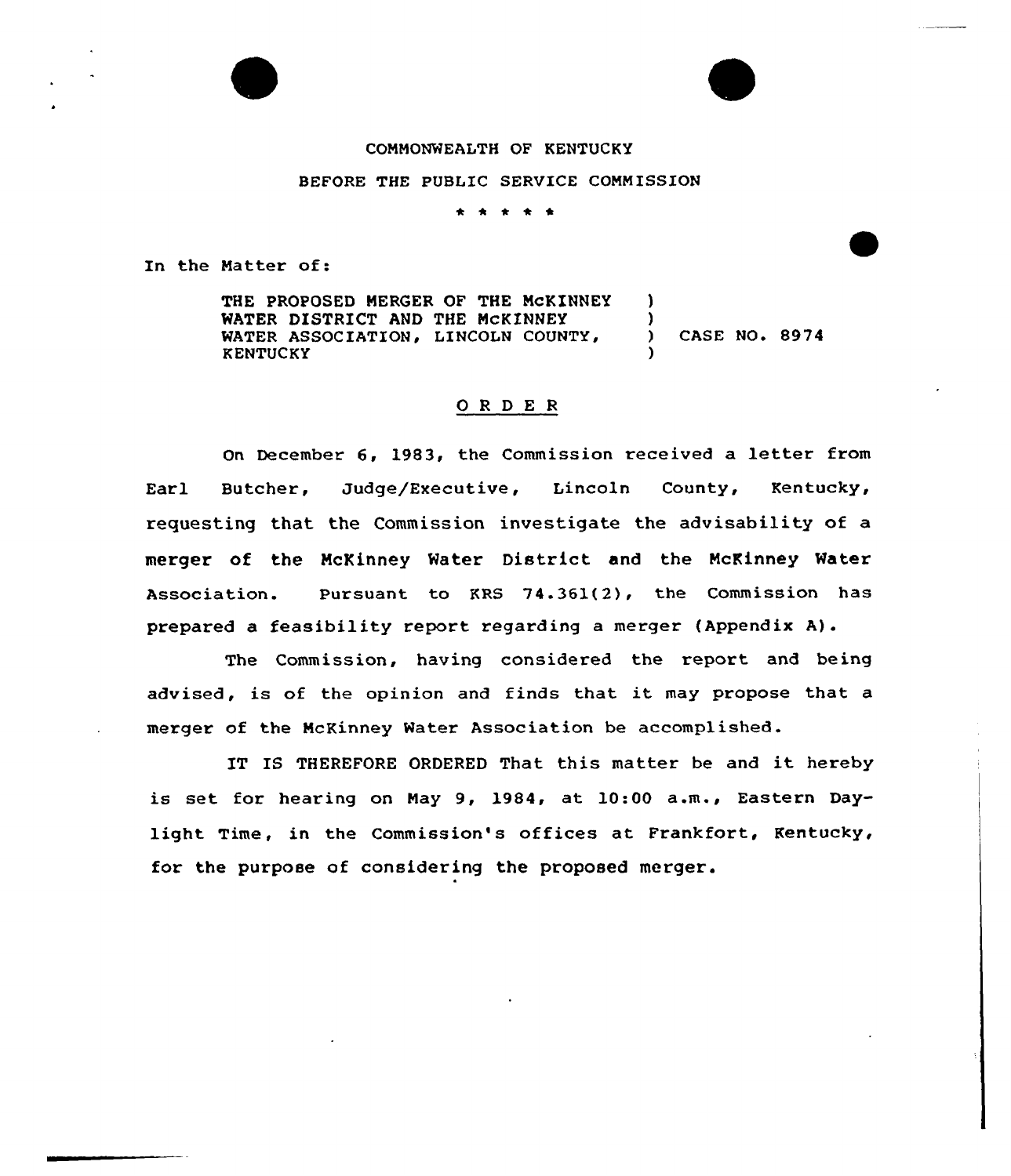

PUBLIC SERVICE COMMISSION

<u>mill</u> Chairman  $\bigoplus$ VIce Chairman  $\overline{I}$ 

Commissioner

ATTEST:

**Secretary** 

الوالا للمناولة والواردة

 $\alpha$  is a second mass.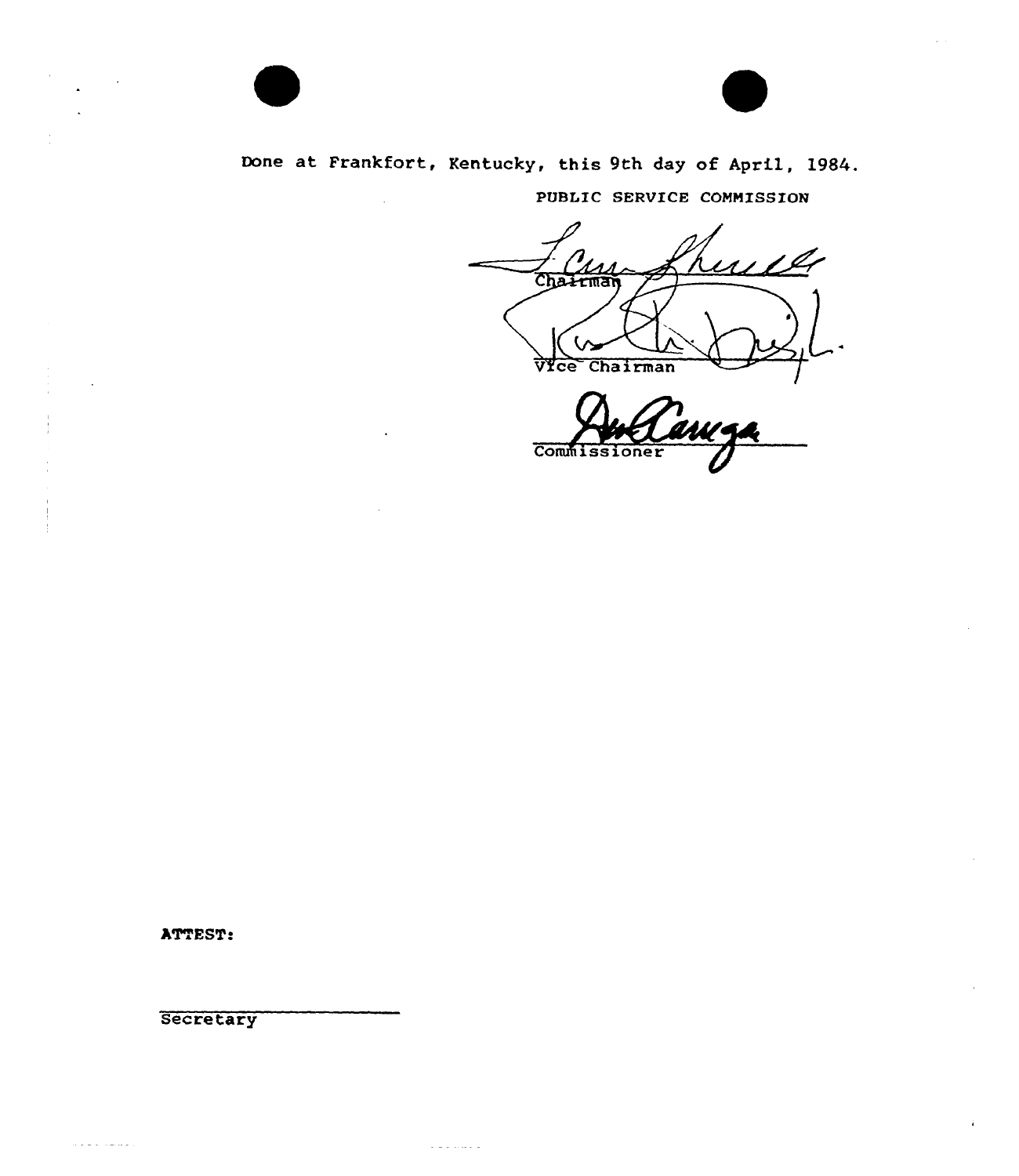



# REPORT

TO: Claude G. Rhorer, Jr., Director Division of Utility Engineering and Services

THRU: Byrnes C. Fairchild, Chief Engineer Water and Sewage Section<br>Robert N. Arnott 1149 Arwill

FROM: Robert N. Arnett Public Service Engineer Water and Sewage Section

SUBJECT: The Merger of the McKinney Water District and the McKinney Water Association

DATE: March 27, l984

#### INTRODUCTION

On November 29, 1983, the public Service Commission received a request from Lincoln County Judge/Executive Earl Butcher for a study to be conducted into the feasibility of merging the McKinney Water District ("District") and the McKinney Water Association ("Association"). The Public Service Commission is, by KRS 74-361, "authorized and empowered to initiate, carry out, and complete investigations, inquiries, and studies as may be reasonably necessary to determine the advisability as to the merger of water districts." KRS 74.361 further outlines the procedure to be followed in order to accomplish the merger of water districts (and water associations) by the Public Service Commission. <sup>A</sup> merger proposed by the Public Service Commission is required to be based on a written report and study. In addition, a formal hearing before the Public Service Commission must be held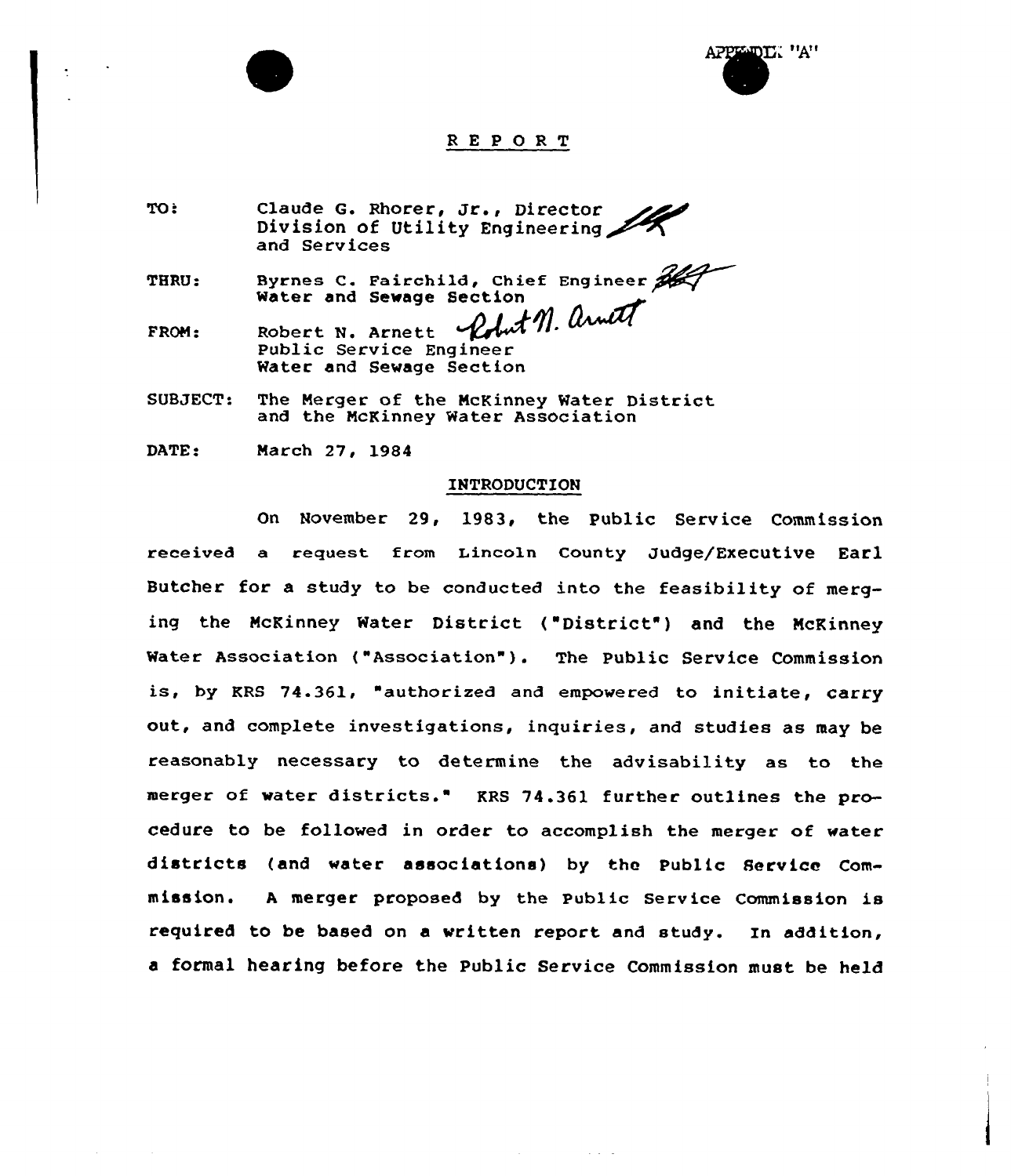

on the subject of such proposed merger. At the conclusion of such proceedings the Commission enters an order, either merging the water districts into <sup>a</sup> single district, or abandoning the merger proposal. This report is the initial step required by KRS 74.361.

## DESCRIPTION OF WATER UTILITIES

The District was created in 1964 or 1965 by order of the Lincoln County Court under the provisions of KRS 74. However, due to boundary problems the District was re-created by order of the Lincoln County Court on September 28, 1965. These actions by county courts did not require approval of the Public Service Commission prior to 1966. The Lincoln County Court order delineated the boundaries as that portion of Lincoln County southwest of the City of Stanford to NcKinney (See Figure l attached). The communities served include NcKinney, Geneva, and Turnersville. <sup>A</sup> certificate of public convenience and necessity for construction of a \$168,000 water system project was granted by the Commission's order entered November 23, 1965, in Case No. 4563. This project included a 99,000 gallon standpipe and some 9 miles of pipelines (See Figure 1). Mater service began in August 1966. The District purchases water from the City of Stanford and currently serves about 271 customers.

The Association, was incorporated under the provisions of KRS 273. <sup>A</sup> certificate of public convenience and necessity for construction of its \$230,800 initial water system project was granted by the Commission's Order entered January 23, 1973, in Case No. 5772. Water service began in June, 1974. The

 $-2-$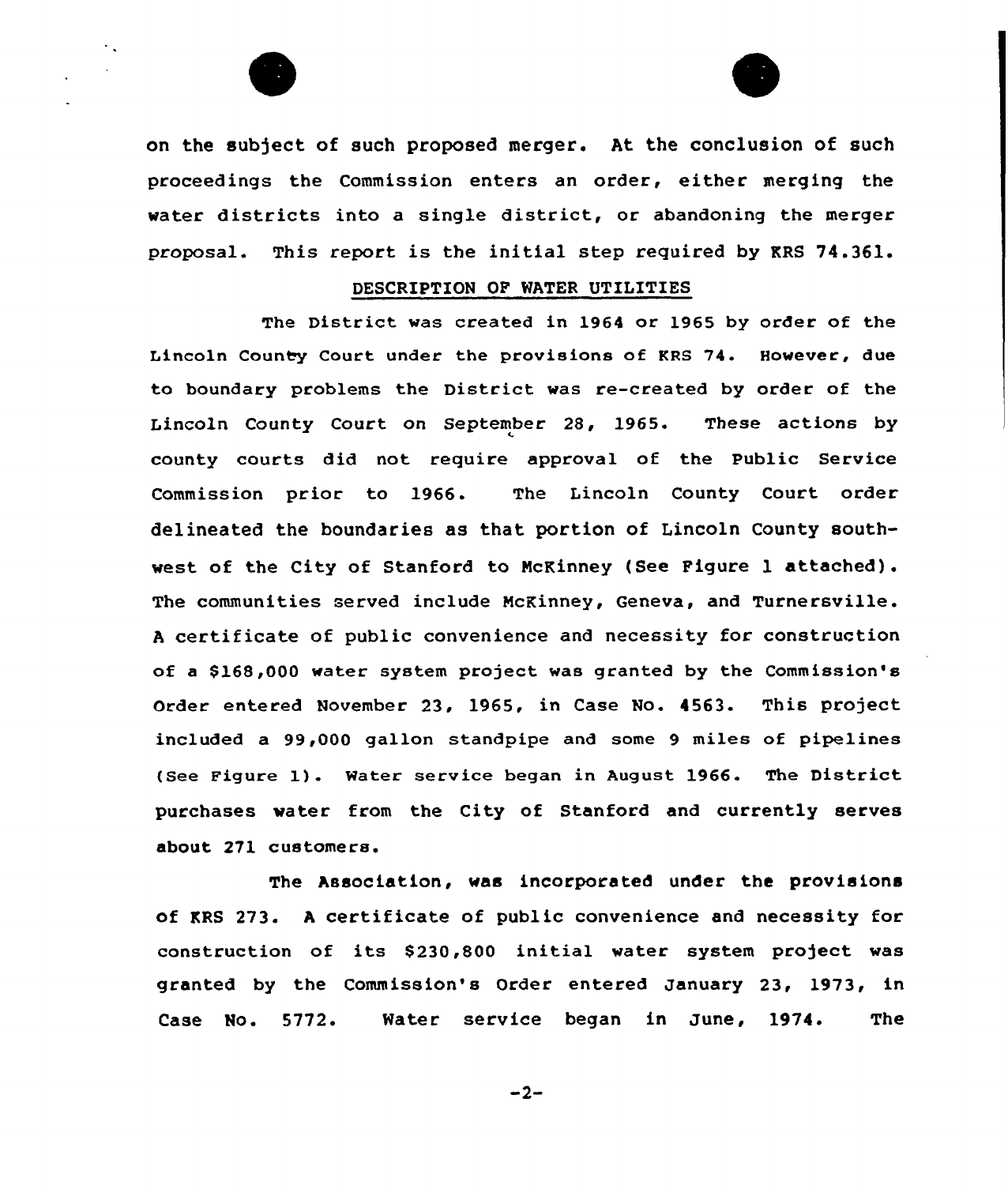communities served include Nt. Salem, New Salem, South Fork, Boneyville and Rowland. Certificates of public convenience and necessity for two additional construction projects were granted by Comm ission Orders entered April 15, 1974, and December 28, 1978, in Case No.'s 5996 and 7311 respectively. The project costs for the 1974 and 1978 projects were about  $$148,500$  and  $$345,000$ respectively. The present water system includes a 100,000-gallon standpipe and some 34 miles of pipeline (See Figure 1). The Association purchases water from the District, the Eubank Mater System and the City of Stanford and currently serves about 566 customers.

### AHALYSIS OF NERGER FEASIBILITY

In 1972, the general assembly of the Commonwealth of Kentucky enacted as a legislative finding of fact that the reduction of the number of operating water districts in the Commonwealth was in the public interest. The legislature further stated that the merger of such districts would tend to eliminate wasteful duplication of costs and efforts, result in <sup>a</sup> sounder and more businesslike degree of management, and would ultimately result in greater economies, less cost, and a higher degree of service to the general public. KRS 74.361 declares that the public policy favors the merger of water districts whenever feasible. This same theme was also expressed by the Bluegrass Area Development District in its 1973 Comprehensive Water and Sewer Plan for the bluegrass area. This plan recommends that water districts that would serve only <sup>a</sup> small number of people or

 $-3-$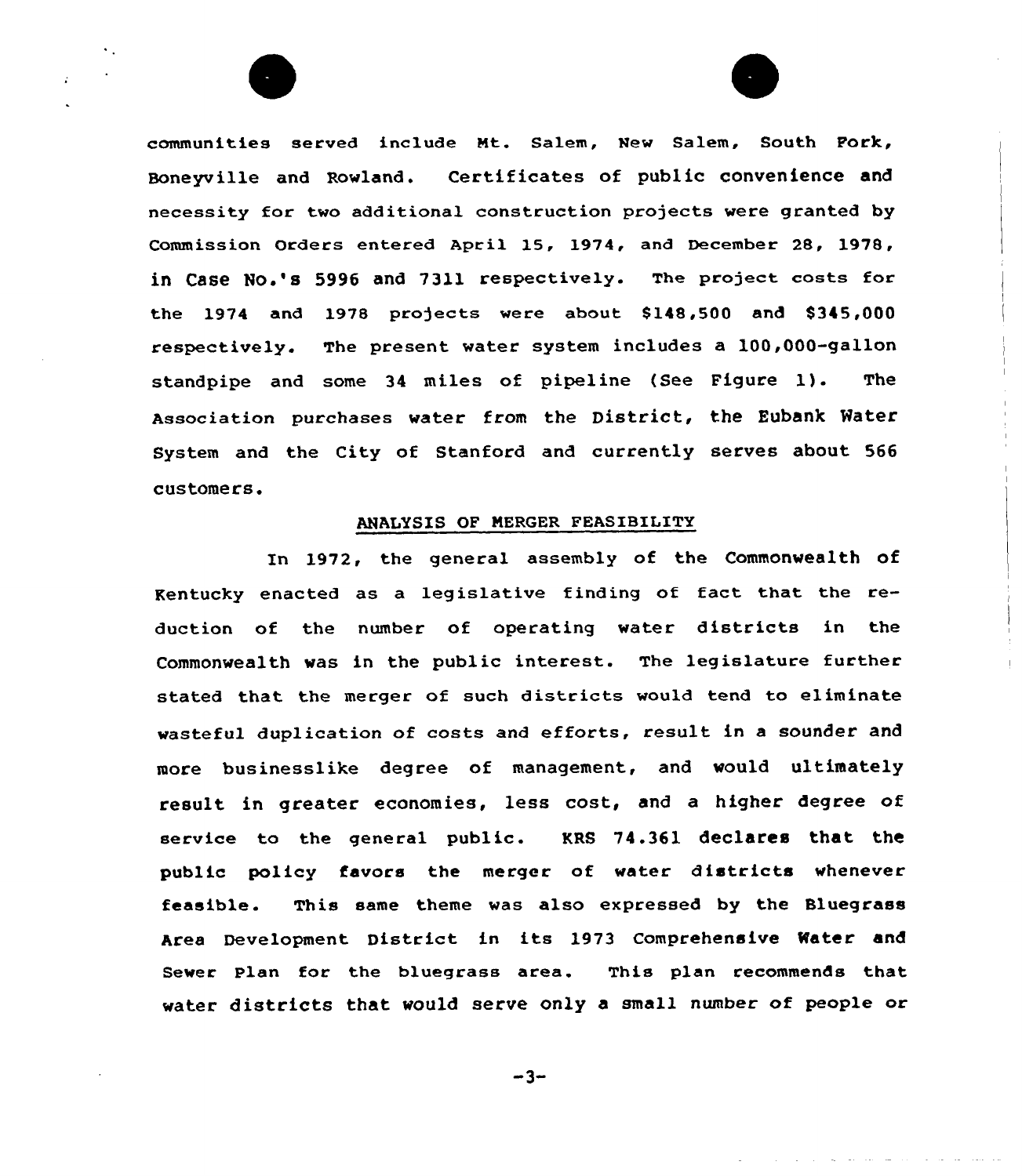that would be of restricted geographical extent not be established in the future. It also states that whenever possible, existing water districts should be combined for increased efficiency of operation. This plan also states: (l) that the distribution system of the Association should have been constructed as extensions to the District, and (2) that "Once construction of the project (the Association project) is complete, the Association should be merged with the District."

Increased operational efficiency and the elimination of duplication of effort are among the obvious and immediate benefits of merging rural water utilities. Merger of the District and the Association would allow consolidation of the business activities for both utilities in one central location and thus eliminate the need for duplicate facilities, personnel and services. Merger would simplify the accounting activities, operation and work assignment of personnel to the day-to-day operation of each utility, and permit the more efficient use of all personnel. It would eliminate one of the two annual reports now made to the Public Service Commission, eliminate one of the two periodic audits now made and, as a result, would reduce expenditures for accounting services. The merged utility could also eliminate the duplication of expenses for legal, engineering and other professional services. The management of one merged utility could also be accomplished with fewer commissioners than for two separate utilities. The extent of actual monetary savings brought about by merger will depend on the merged utilities' method of operations (i.e. l office or <sup>2</sup> offices, <sup>3</sup> commissioners or <sup>5</sup> commissioners, l

 $-4-$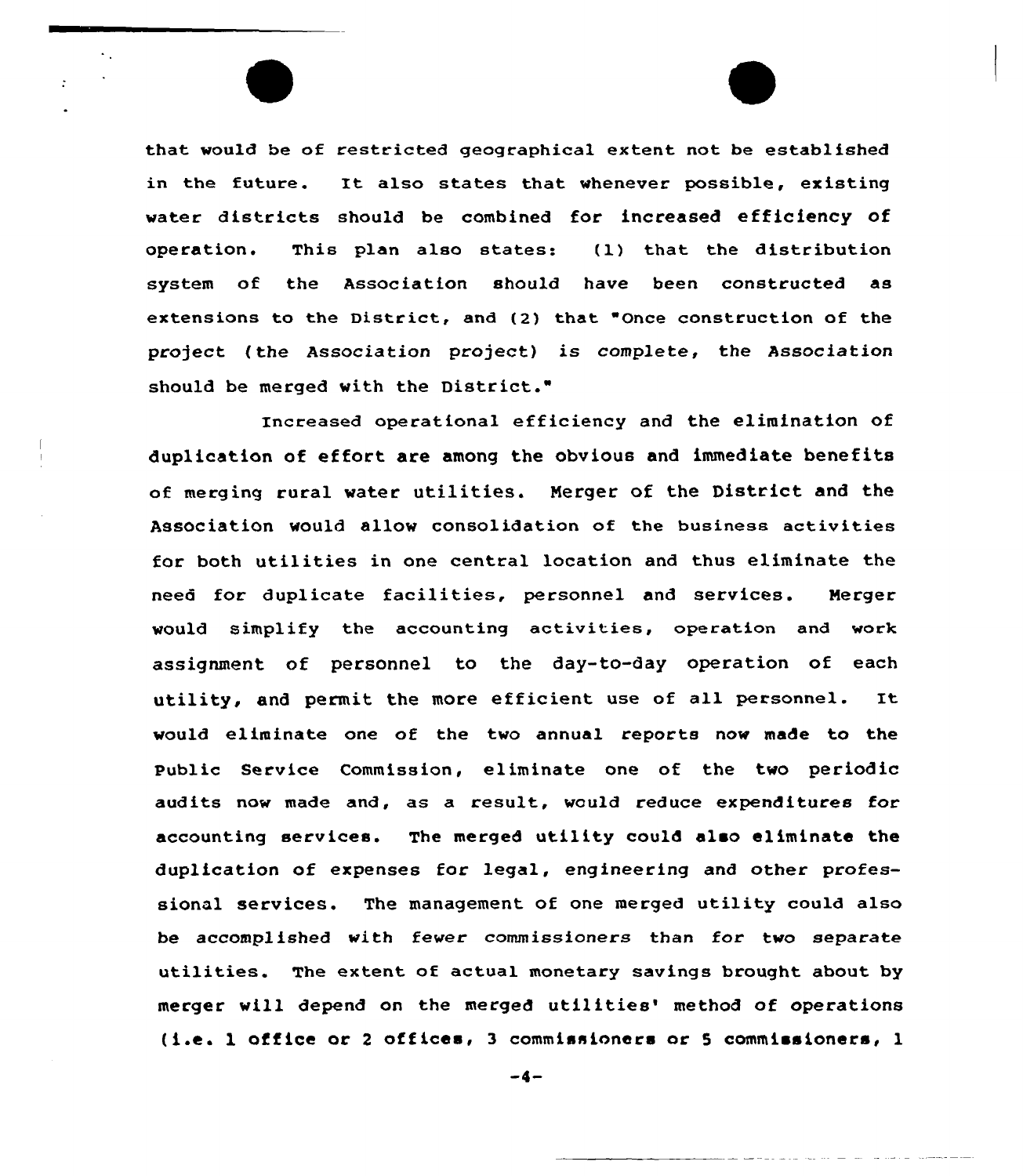meter reader or <sup>2</sup> meter readers, 1 maintenance man or <sup>2</sup> maintenance men,  $etc.$ ). The benefits of merger such as more responsive services, more efficient services and a reduction in the confusion about service areas would be significant benefits in themselves if the other potential benefits are not as siqnificant as hoped for.

The existing 271 customers of the District, and the 566 customers of the Association would provide a more substantial customer base for the merged utility. The larger cash flow generated by the broadened customer count would afford a measure of financial stability to the operation of the merqed utility. Such a moderately sized system would be better capable of meeting requirements for funds to meet the routine minor "emergencies" that plague operating water systems. Tn addition, a solid financial basis could facilitate the expansion of the district's water system and the extension of service to other areas of Lincoln County. Merger of the two utilities would eventually result in a more uniform rate structure among the various service areas as the total financial structure is realigned between the consolidated utilities. The District currently has <sup>a</sup> minimum monthly bill of 89.00 for the first 1,000 gallons. The Association currently has <sup>a</sup> minimum monthly bill of \$9.80 for the first 1,000 gallons. The remainder of the rate schedules are not drastically different.

Merger of the District and the Association would enable more comprehensive planninq of water facilities for the benefit of all citizens in this portion of the county.

 $-5-$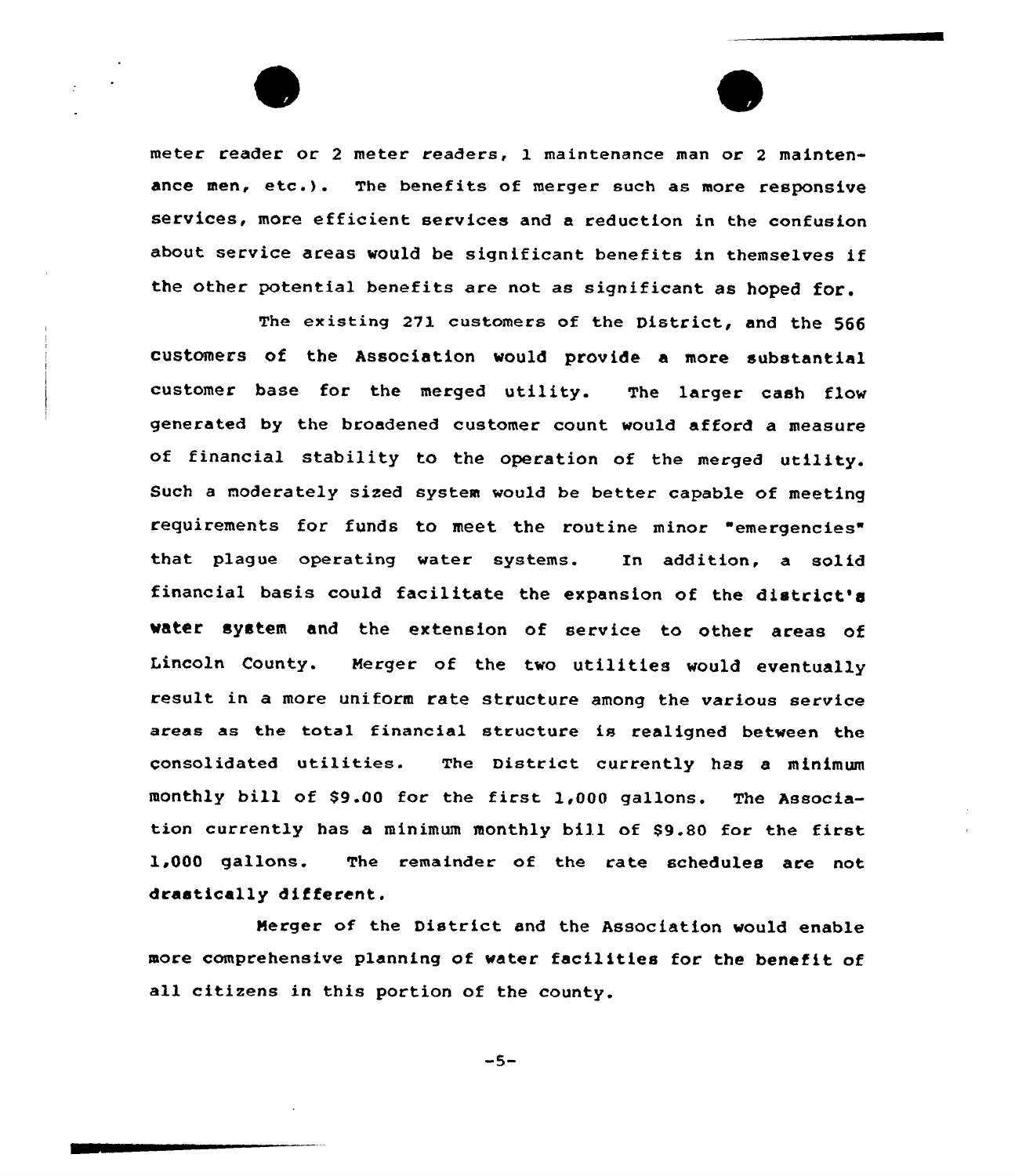RRS 74.361 provides that the outstanding obligations of a merged water district which are secured by <sup>a</sup> pledge of the income of the water system shall continue to be paid from such monies until such obligations have been retired. The District has a series of 5 percent private bearer bonds totaling \$168,000 which are scheduled to be retired in 2005. The American National Bank and Trust co. of chicago is the paying agent. The District is current on its repayment obligations and in CY 83 paid \$6,975 interest. It does not appear that the existing bond obligation of the District would present any problem to the formation of a merged district. The Association has <sup>a</sup> series of <sup>5</sup> percent bonds purchased by the Farmers Home Administration {"PmHA") totaling \$394,000. According to the FmHA, the Association - although current with its principle and interest payments — is technically in default on its bond ordinance because reserves required by the ordinance are not being maintained at the specified levels. The FmHA is willing to consider merger of the Association and the District, provided the rates of the merged utility can satisfy FmHA's bond ordinance requirements after coverage of debt service and operating expenses and provided that FmHA's bonds are placed on parity with the privately held bonds of the District. It is assumed that the concerns of the FmHA can be satisfactorily resolved should the merger be ordered by the Commission.

In October 1983, there were 145 operating water districts in the Commonwealth {along with 35 non-profit water associations) and an unknown number of established but non-operating water districts. In spite of the 1972 legislative mandate

 $-6-$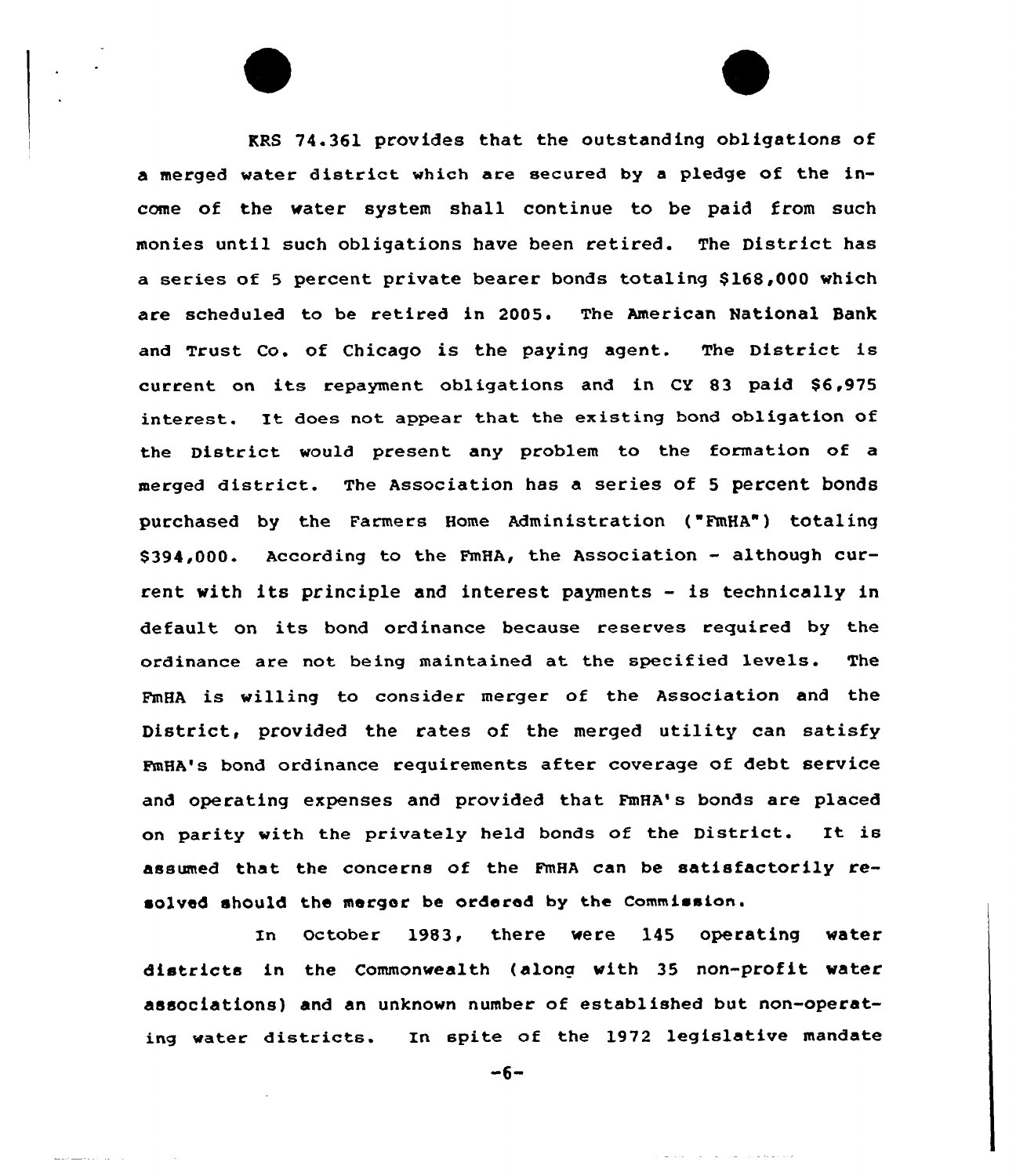

there has been an actual increase in the total number of water districts and associations since 1972. In November 1972, there were 138 water districts (and 30 water associations) under Public Service Commission jurisdiction. True, there have been a handful of mergers and out-right purchases of districts, but more districts have also been established.

It would be unreasonable to expect that everyone will favor the merger of the District and the Association. Obviously some of the people with personal or vested interests in the existing utilities will be reluctant to accept a change in status. Water utility officials, employees, engineering consultants, attorneys, accountants, and others involved with the existing utilities can be expected to view the proposed merger with suspicion. Most of these individuals will probably express public agreement with the legislative finding that merger is in the public interest. Some of them, however, may also present detailed explanations as to why such a merger should be postponed until some future date. It is anticipated that the objections to merger formally raised by such groups or individuals can be adequately addressed by the Public Service Commission's order.

Possibly more critical to the prospect of a successful merger of the District and the Association will be the attitude of funding agencies. The federal agency primarily concerned with funding rural water systems is the Farmers Home Administration. Additional funding for specific programs is also available from the Department of Housing and Urban Development and the Appalachian Regional Commission. The Farmers Home Administration

 $-7-$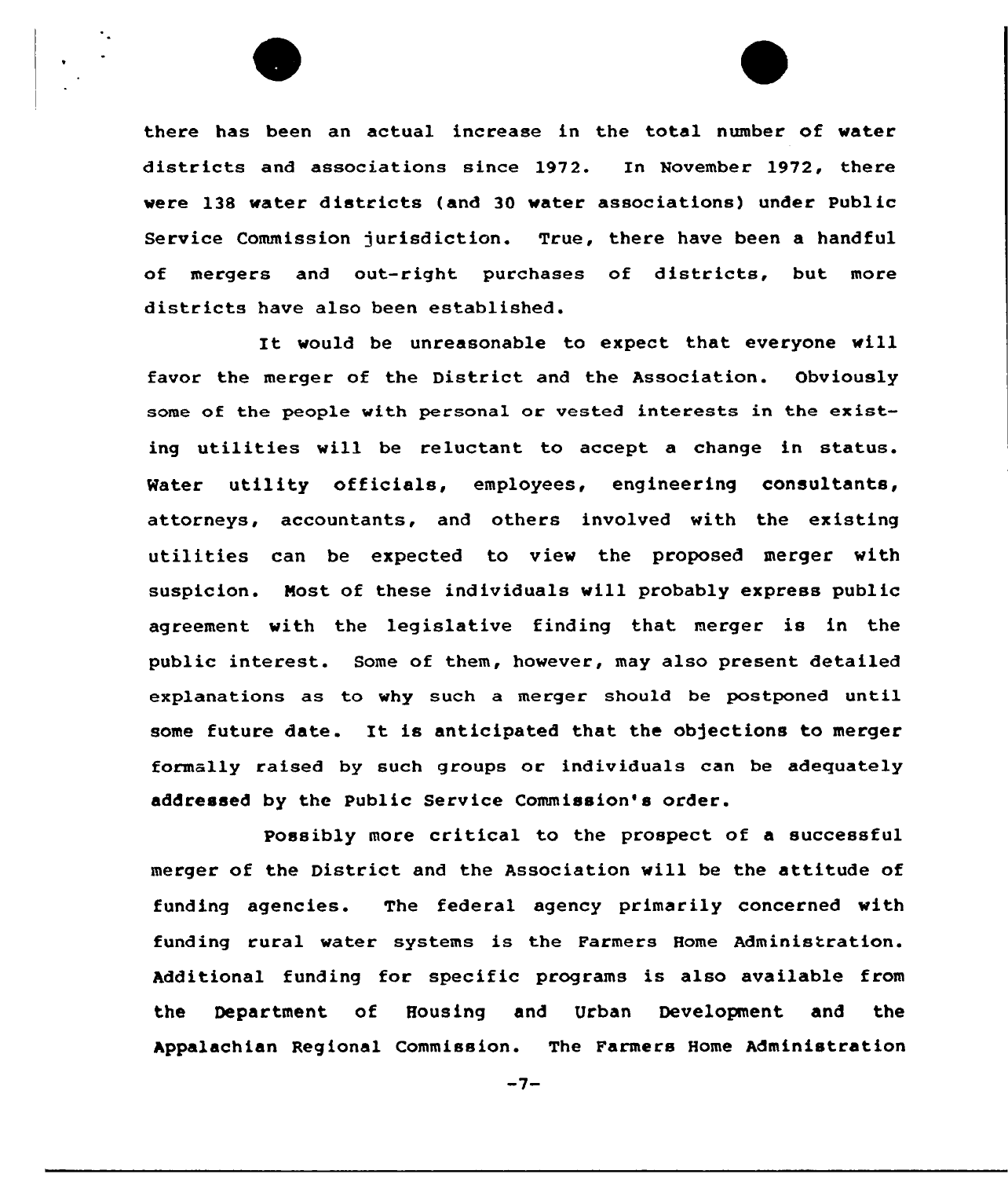funded the construction of the Association with grants of \$ 278,000 and 40 year loans of \$394,000. With such important financial considerations involved, FmHA has a substantial interest in any merger involving the Association. Pederal funding agencies are generally in favor of consolidation of small water systems. However, due to the peculiarities of funding allocation procedures and general bureaucratic inertia, some funding agency personnel can be expected to favor a delay in merging the District and the Association.

#### CONCLUSIONS AND RECOMMENDATIONS

This report concludes, as did the General Assembly in 1972 and the Bluegrass Area Development District in 1973, that the merger of water districts is in the public interest. It was also determined that merger of the District and the Association is both feasible and advisable.

It is anticipated that there will be some local opposition to merger including a request from some parties that merger be delayed until a future date. This has occurred in the past. Nevertheless, this report concludes that the District and the Association should be merged.

This report should be entered into the record in this matter to meet the requirements of KRS 74.361 for a written report and study of those mergers proposed by this Commission.

<sup>A</sup> formal hearing on the proposed merger, as required by KRS 74.361 should be held in the near future. RNA-)sb

 $-8-$